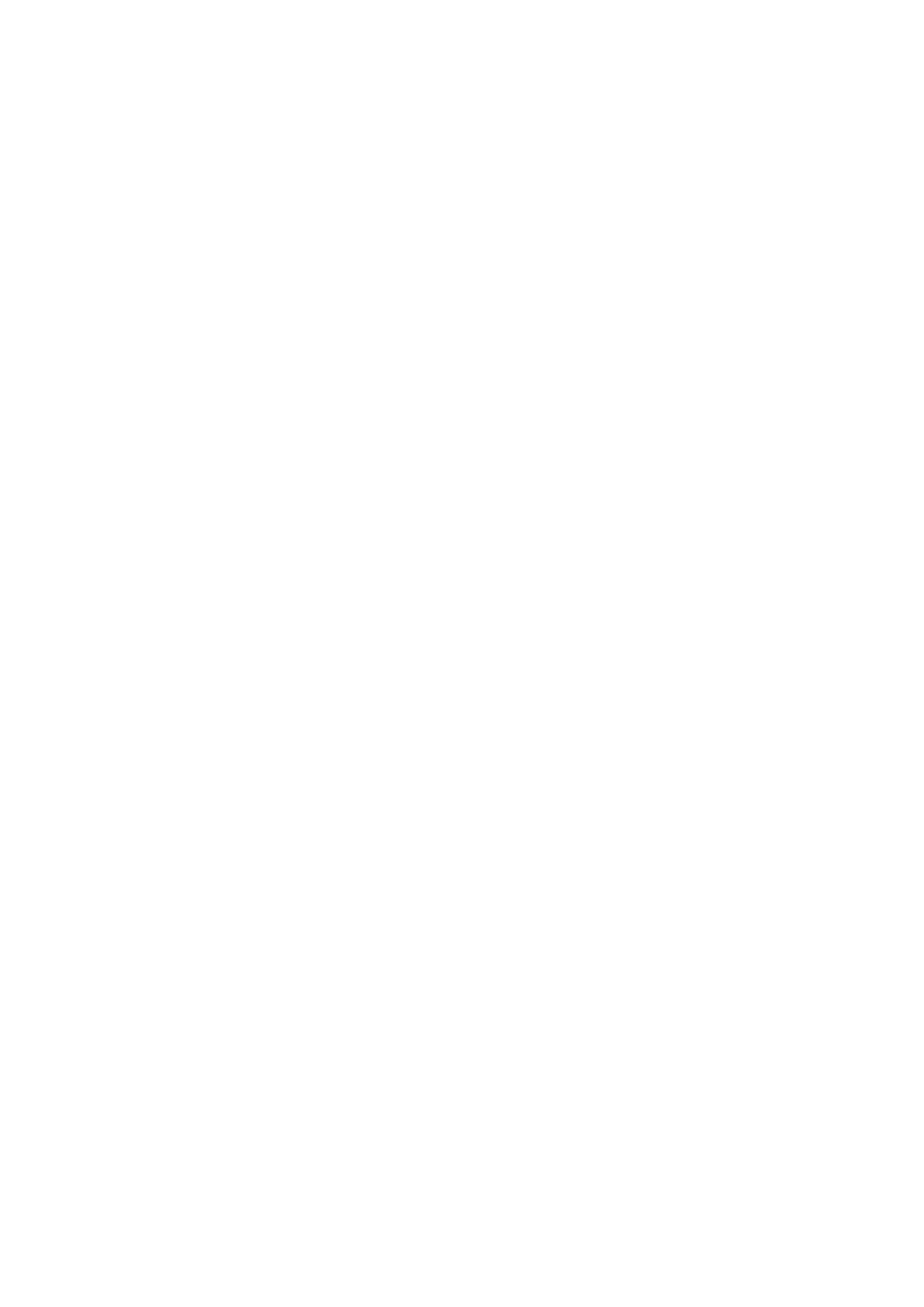*I certify that this PUBLIC BILL, which originated in the LEGISLATIVE COUNCIL, has finally passed the LEGISLATIVE COUNCIL and the LEGISLATIVE ASSEMBLY of NEW SOUTH WALES.*

*Legislative Council 2011* *Clerk of the Parliaments*



New South Wales

# **Law Enforcement (Powers and Responsibilities) Amendment (Move On Directions) Bill 2011**

Act No , 2011

An Act to amend the *Law Enforcement (Powers and Responsibilities) Act 2002* in relation to move on directions to intoxicated persons in public places.